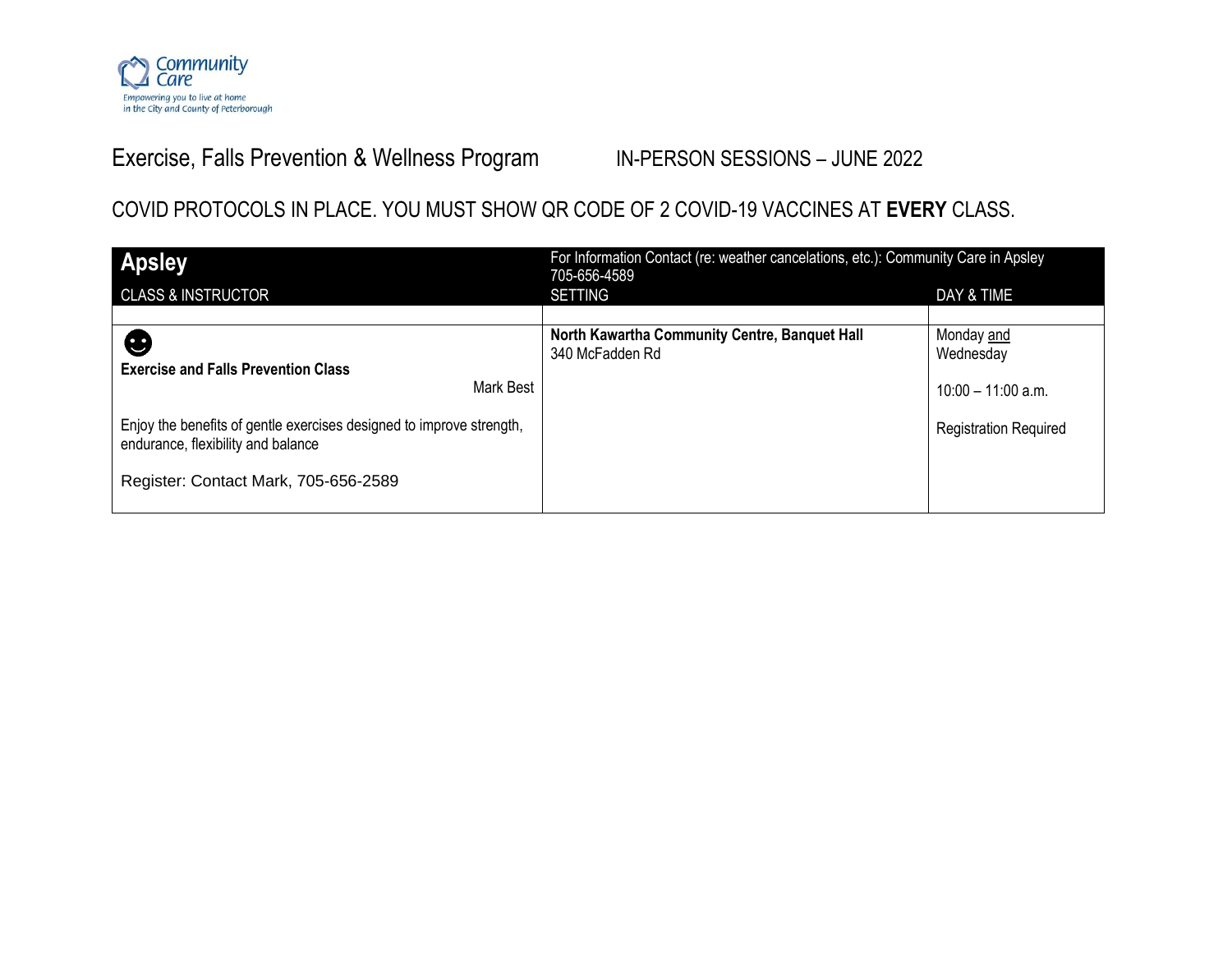

# Exercise, Falls Prevention & Wellness Programs IN-PERSON SESSIONS - June 2022

| <b>Buckhorn</b>                                                                                                                                                                         | For Information Contact (re: weather cancelations, etc.): Community Care in Buckhorn:<br>705-657-2171 |                                             |  |
|-----------------------------------------------------------------------------------------------------------------------------------------------------------------------------------------|-------------------------------------------------------------------------------------------------------|---------------------------------------------|--|
| <b>CLASS &amp; INSTRUCTOR</b><br><b>W</b> Mindful Moves<br>Jodie Mulder<br>Level *<br>Gentle movement flows, breathing and other mindfulness practices to<br>reduce stress and anxiety. | <b>SETTING</b><br><b>Buckhorn Community Centre</b><br>1782 Lakehurst Road<br>Also offered by Zoom     | DAY & TIME<br>Monday:<br>$1:30 - 2:00$ p.m. |  |
| <b>木</b> 『Zumba Gold<br>Jasmine Murray<br>Level ***<br>Enjoy great music as you get fit dancing. Chair options available.                                                               | Buckhorn Community Centre, West Room<br>1782 Lakehurst Road                                           | Thursday:<br>$1:30 - 2:30$ p.m.             |  |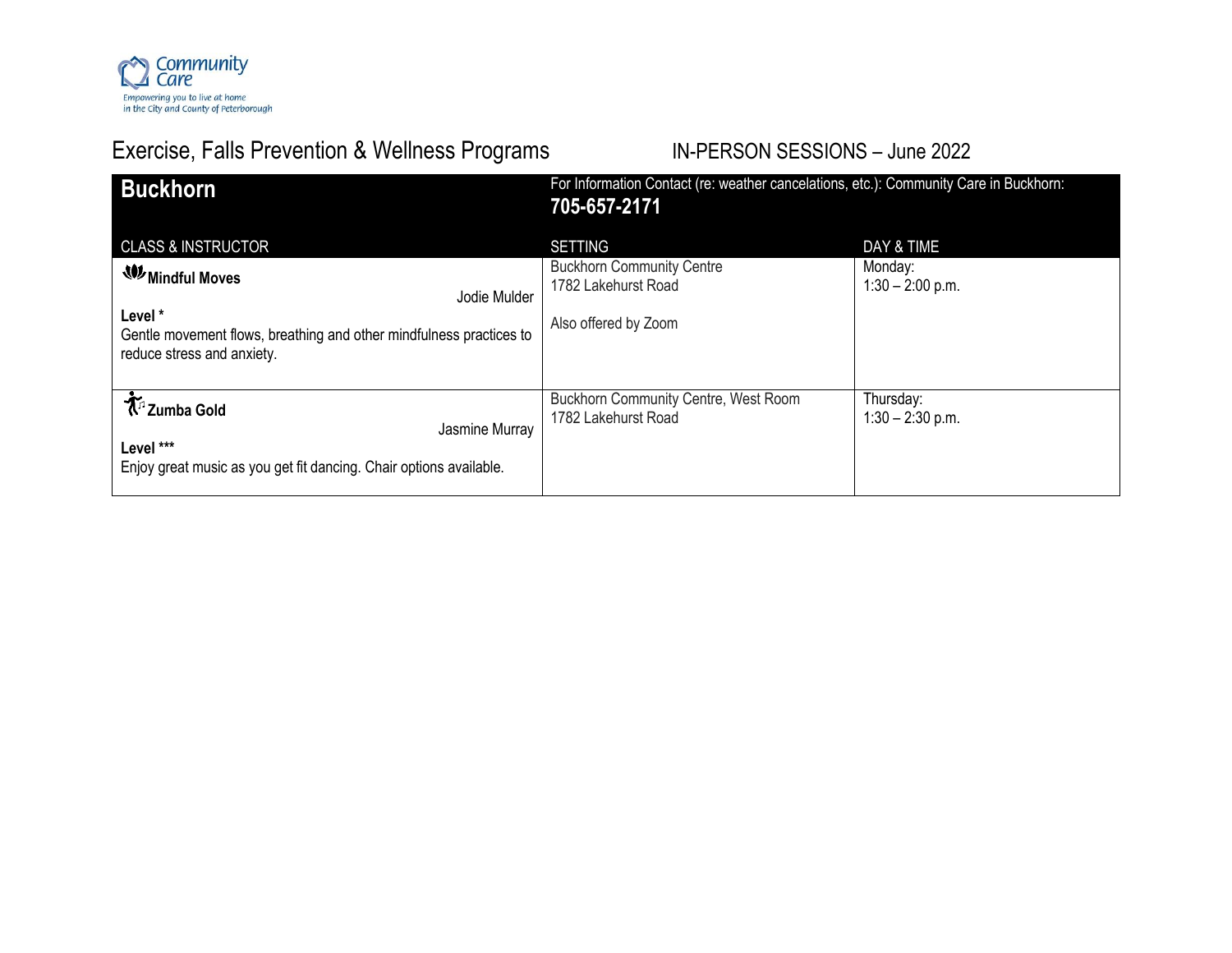

### Exercise, Falls Prevention & Wellness Program details and the 2022 COVID PROTOCOLS IN PLACE. YOU MUST SHOW PROOF OF 2 COVID-19 VACCINES.

| For Information Contact (re: weather cancellations, etc.): Community Care in Ennismore 705-292-8708<br><b>Chemung/Ennismore</b>    |                                                      |                               |  |
|------------------------------------------------------------------------------------------------------------------------------------|------------------------------------------------------|-------------------------------|--|
| <b>CLASS &amp; INSTRUCTOR</b>                                                                                                      | <b>SETTING</b>                                       | DAY & TIME                    |  |
| <b>W</b> Chair Yoga<br>Laura Dunford                                                                                               | Community Care in Chemung<br>549 Ennis Rd, Ennismore | Tuesday:<br>$9:30 - 10:30$ am |  |
| Level *<br>Gentle stretch, strengthen and balance poses to improve strength, range of<br>motion and overall balance & stability.   |                                                      |                               |  |
| <b>WINEW - Yoga Combo</b><br>Laura Dunford                                                                                         | Community Care in Chemung<br>549 Ennis Rd, Ennismore | Tuesday:<br>10:45 - 11:45 am  |  |
| Level **<br>A blend of seated and mat yoga will help your muscles feel long and strong.<br>Bring your own mat.                     |                                                      |                               |  |
| <b>W</b> Chair Yoga<br>Jodie Mulder                                                                                                | Community Care in Chemung<br>549 Ennis Rd, Ennismore | Thursday:<br>11:00 - 12:00 pm |  |
| Level *<br>Gentle stretch, strengthen and balance poses to improve strength, range of<br>motion and overall balance & stability.   |                                                      |                               |  |
| <b>K</b> <sup>5</sup> Zumba Gold<br>Jasmine Murray                                                                                 | Community Care in Chemung<br>549 Ennis Rd, Ennismore | Thursday<br>$9:00 - 10:00$ am |  |
| Level: ***<br>Fun low-impact cardio dance moves designed for older adults.                                                         |                                                      |                               |  |
| T <sup>5</sup> Zumba Toning<br>Jasmine Murray                                                                                      | Community Care in Chemung<br>549 Ennis Rd, Ennismore | Friday<br>$9:00 - 10:00$ am   |  |
| Level: **/***<br>Enjoy all the fun of Zumba while strengthen and toning arms, legs, glutess<br>and core. Bring light hand weights. |                                                      |                               |  |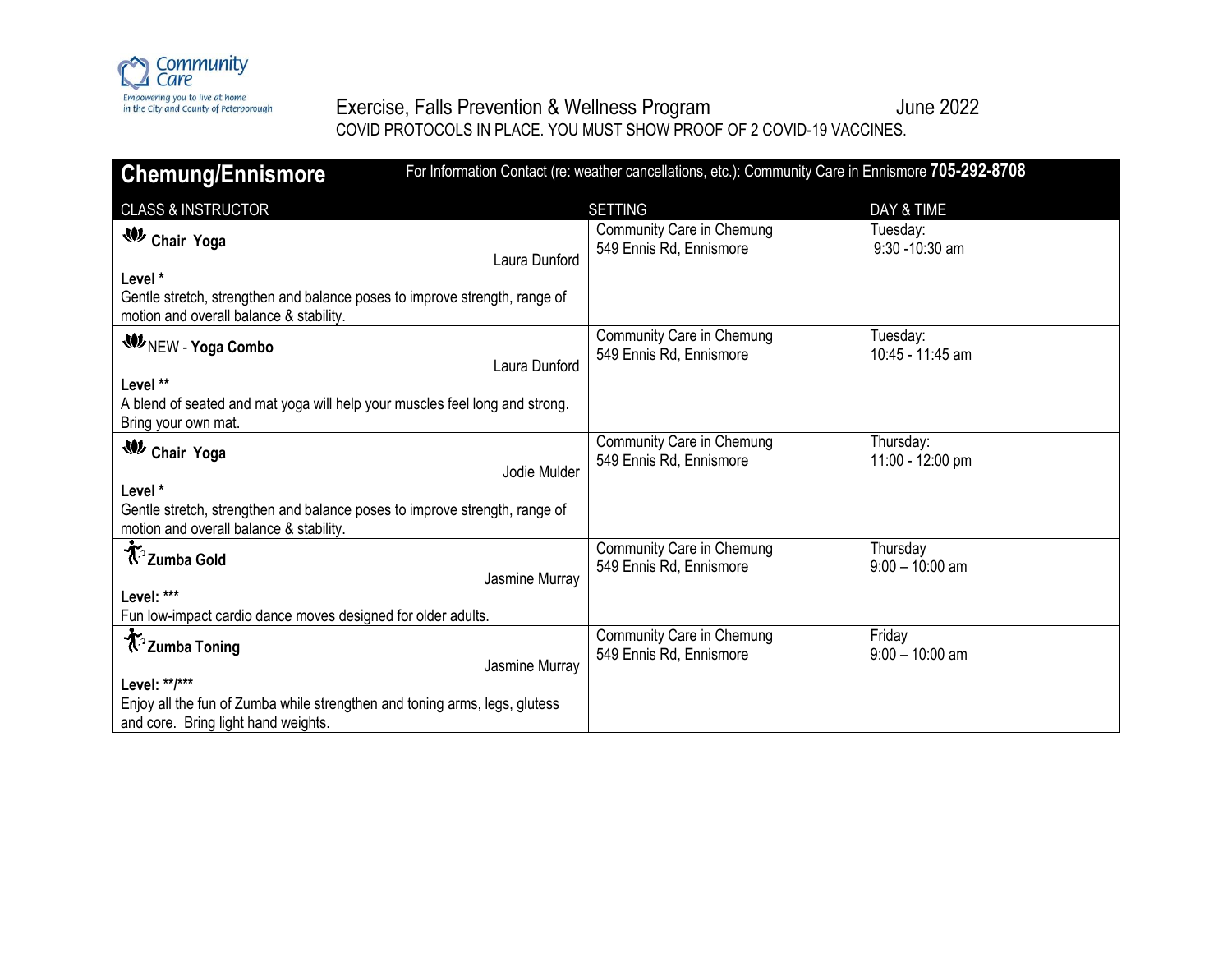

## Exercise, Falls Prevention & Wellness Program and Mune 2022 COVID PROTOCOLS IN PLACE. YOU MUST SHOW QR CODE OF 2 COVID-19 VACCINES.

| <b>Havelock</b>                                                                                                                           | For Information Contact (re: weather cancelations, etc.):<br>Community Care in Havelock: 705-778-7831 |                                    |
|-------------------------------------------------------------------------------------------------------------------------------------------|-------------------------------------------------------------------------------------------------------|------------------------------------|
|                                                                                                                                           |                                                                                                       |                                    |
| <b>CLASS &amp; INSTRUCTOR</b>                                                                                                             | <b>SETTING</b>                                                                                        | DAY & TIME                         |
| T <sup>1</sup> Zumba Gold<br>Jasmine Murray                                                                                               | Havelock Legion<br>8 Ottawa Street East, Havelock                                                     | Tuesday:<br>$9:30$ am $- 10:30$ am |
| Level: ***                                                                                                                                |                                                                                                       |                                    |
| Fun low-impact cardio dance moves designed for older adults.                                                                              |                                                                                                       | Donations appreciated              |
| Advanced Cardio & Weights<br>Jasmine Murrary                                                                                              | Havelock Legion<br>8 Ottawa Street East, Havelock                                                     | Tuesday:<br>10:45 am - 11:45 am    |
| Level: ***/****                                                                                                                           |                                                                                                       |                                    |
| Enjoy the benefits of exercises designed to improve cardio, strength,<br>endurance, flexibility and balance. Bring your own hand weights. |                                                                                                       | Donations appreciated              |
| T <sup>1</sup> Line Dancing<br>Marlene Chaplin                                                                                            | Havelock Legion<br>8 Ottawa Street East, Havelock                                                     | Wednesday<br>$9:30 - 10:30$ am     |
| Level: ***                                                                                                                                |                                                                                                       | Donations appreciated              |
| Choreographed dance routines set to fun music.                                                                                            |                                                                                                       |                                    |
| G                                                                                                                                         | Havelock Legion                                                                                       | Wednesday                          |
| <b>Advanced Cardio &amp; Weights</b>                                                                                                      | 8 Ottawa Street East, Havelock                                                                        | $10:45 - 11:30$ am                 |
| Shannon Burton                                                                                                                            |                                                                                                       |                                    |
| Level ***/****                                                                                                                            |                                                                                                       | Donations appreciated              |
| Enjoy the benefits of exercises designed to improve cardio, strength,<br>endurance, flexibility and balance. Bring your own hand weights. |                                                                                                       |                                    |
|                                                                                                                                           | Havelock Legion                                                                                       | Wednesday                          |
| <b>Bodies in Balance</b><br>Shannon Burton                                                                                                | 8 Ottawa Street East, Havelock                                                                        | 11:40 am $-$ 12:10 pm              |
| Level **/***                                                                                                                              |                                                                                                       | Donations appreciated              |
| Strength, conditioning and balance exercises that will lead to improved overall                                                           |                                                                                                       |                                    |
| balance and stability, and ultimately reducing the risk of future falling.                                                                |                                                                                                       |                                    |
| W Chair Yoga                                                                                                                              | <b>Community Care Havelock</b>                                                                        | Monday                             |
| Stephanie Bolton                                                                                                                          | 17 Smith Dr, Havelock                                                                                 | 12:00 pm $-$ 1:00 pm               |
| Level *                                                                                                                                   |                                                                                                       |                                    |
| Gentle stretch, strengthen and balance poses to improve strength, range of<br>motion and overall balance & stability.                     |                                                                                                       |                                    |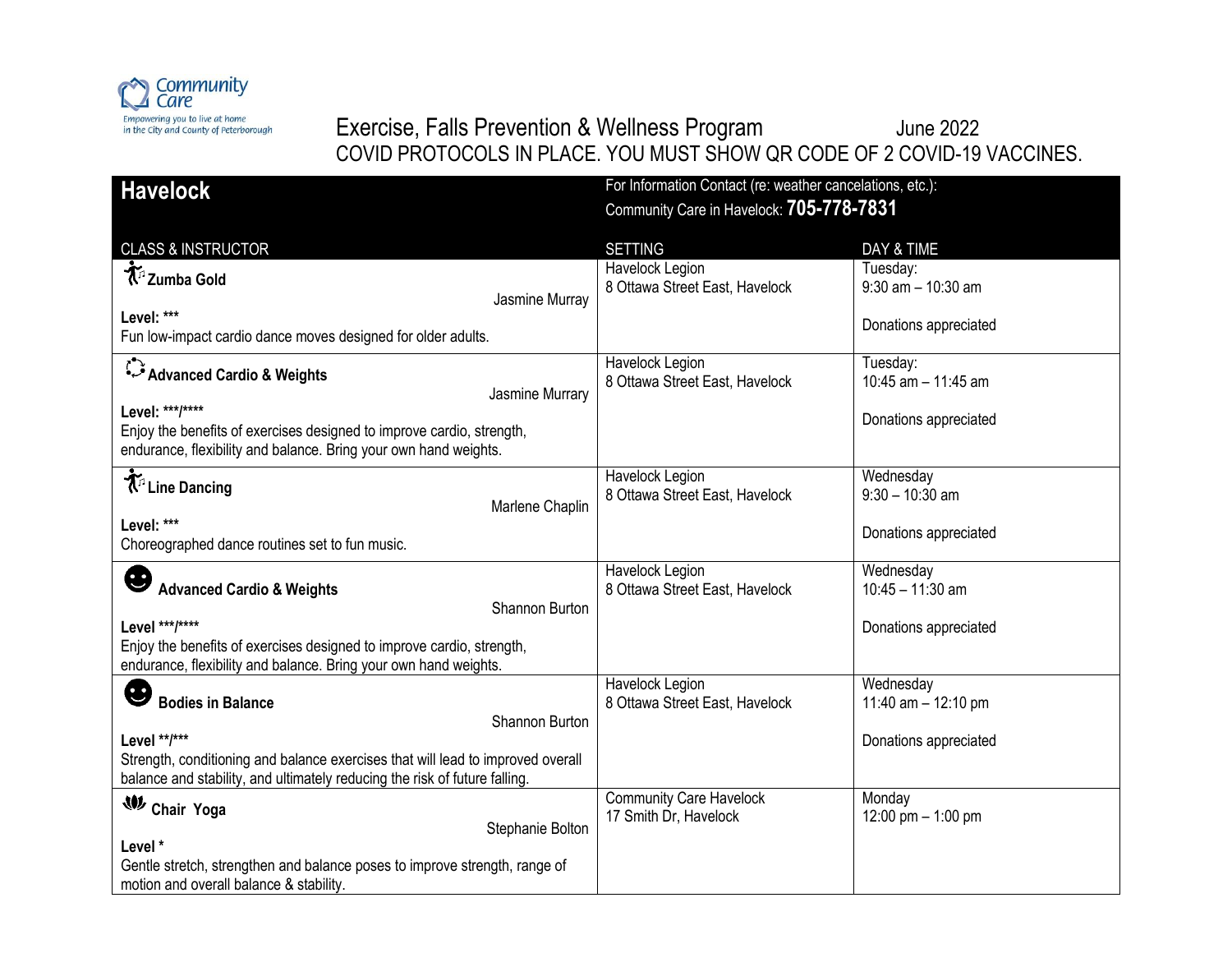

Exercise, Falls Prevention & Wellness Program IN-PERSON SESSIONS - June 2022 Free classes for everyone 55 years +. Start anytime.

### COVID PROTOCOLS IN PLACE. YOU MUST SHOW PROOF OF 2 COVID-19 VACCINES.

| <b>Norwood</b>                                                                                                                          | For Information Contact (re: weather cancelations, etc.):<br>Community Care in Norwood: 705-639-5631 |                                                               |
|-----------------------------------------------------------------------------------------------------------------------------------------|------------------------------------------------------------------------------------------------------|---------------------------------------------------------------|
| <b>CLASS &amp; INSTRUCTOR</b>                                                                                                           | <b>SETTING</b>                                                                                       | DAY & TIME                                                    |
| $\sum_{i}$ Circuit Training<br>Shannon Burton<br>Level ***<br>A low impact and vigorous full body workout. Bring your own hand weights. | Norwood Legion<br>27 King Street, Norwood                                                            | Tuesday:<br>$9:00 - 9:45$ am<br><b>Donations Appreciated</b>  |
| <b>木</b> <sup>n</sup> Line Dancing<br>Marlene Chaplin<br>Level: ***<br>Marlene Chaplin<br>Coreographed dance routines set to fun music. | Norwood Legion<br>27 King Street, Norwood                                                            | Tuesday<br>$10:00 - 10:45$ am<br><b>Donations Appreciated</b> |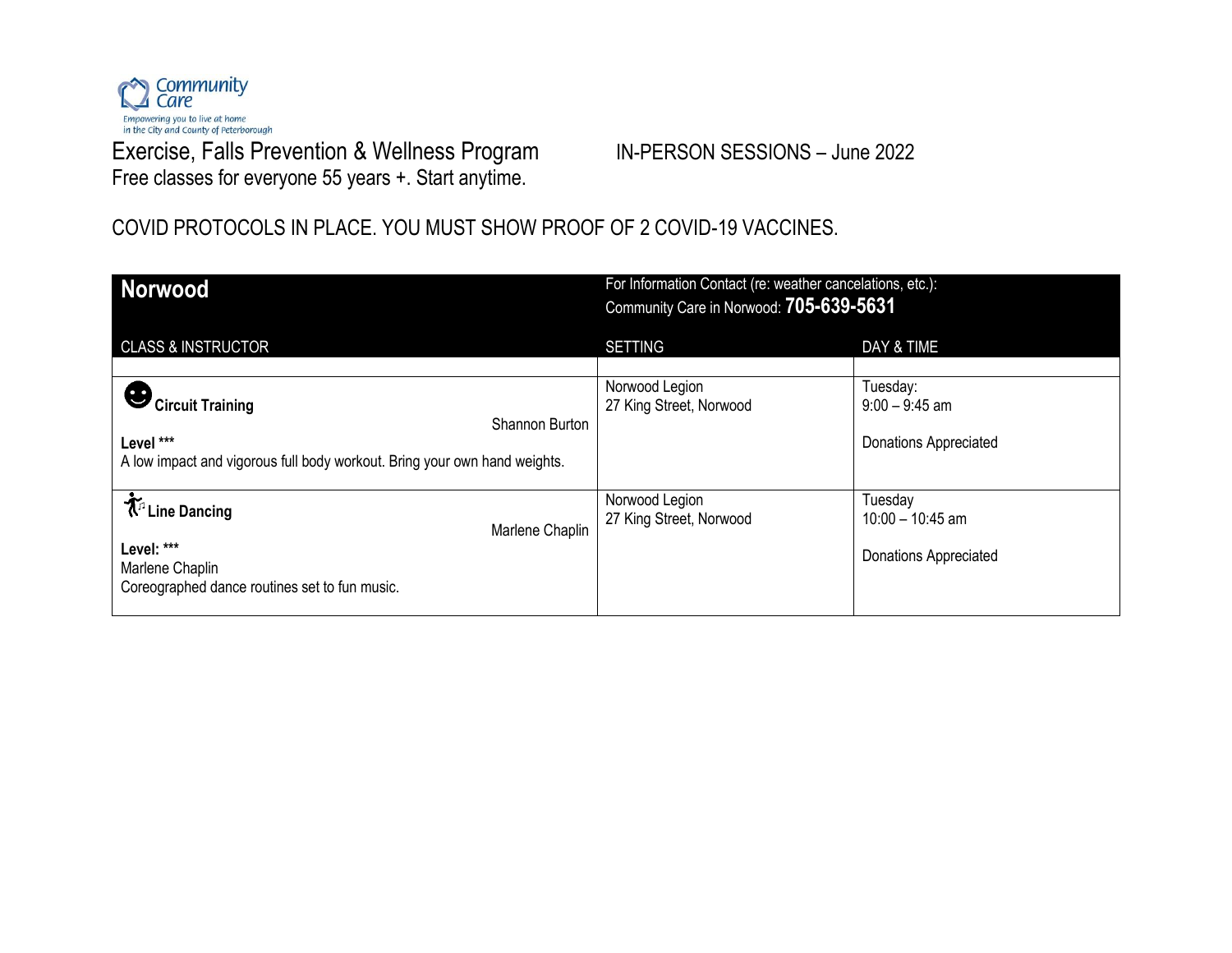

### COVID PROTOCOLS IN PLACE. YOU MUST SHOW PROOF OF 2 COVID-19 VACCINES.

Lakefield For Information Contact (re: weather cancelations, etc.): Community Care in Lakefield 705-652-8655 CLASS & INSTRUCTOR DAY A TIME Lakefield Legion Monday: **Zumba Gold** 10 Nicholls St 9:00 – 10:00 am Jasmine Murray **Level \*\*\***  Fun low-impact cardio dance moves designed for older adults. Isobel Morris Park Tuesday ❸ **Fitness Fusion** 20 Concession St. 9:00 am - 10:00 am Jodie Mulder **Level \*\*\***  Fusing strengthening & stretching exercises with balance and stability exercises in one **Thursday** Lakefield Legion comprehensive class to increase overall fitness and reduce the risk of future falls. Bring 10 Nicholls St 9:00 am - 10:00 am your own light hand weights. Regency of Lakefield Tuesday & Thursday **Bodies in Balance** 10:00am-10:30am 91 Concession St Jodie Mulder **Level \*\* Starts Tuesday June 7** \*Check in with Front Desk. Be Strength, conditioning and balance exercises that will lead to improved overall balance prepared to be COVID screened and stability, and ultimately reducing the risk of future falling. each visit. Regency of Lakefield **Monday Chair Yoga** 91 Concession St 2:30-3:00pm Jodie Mulder **Level \* Starts Monday June 13** \*Check in with Front Desk. Be Gentle stretch, strengthen and balance poses to improve strength, range of motion and prepared to be COVID screened overall balance & stability. each visit. Pole Walking for Balance **Regency of Lakefield**<br>
Pole Walking for Balance **Regency of Lakefield Tuesdav** 11:00 am – 11:30 am 91 Concession St Meet in Parking lot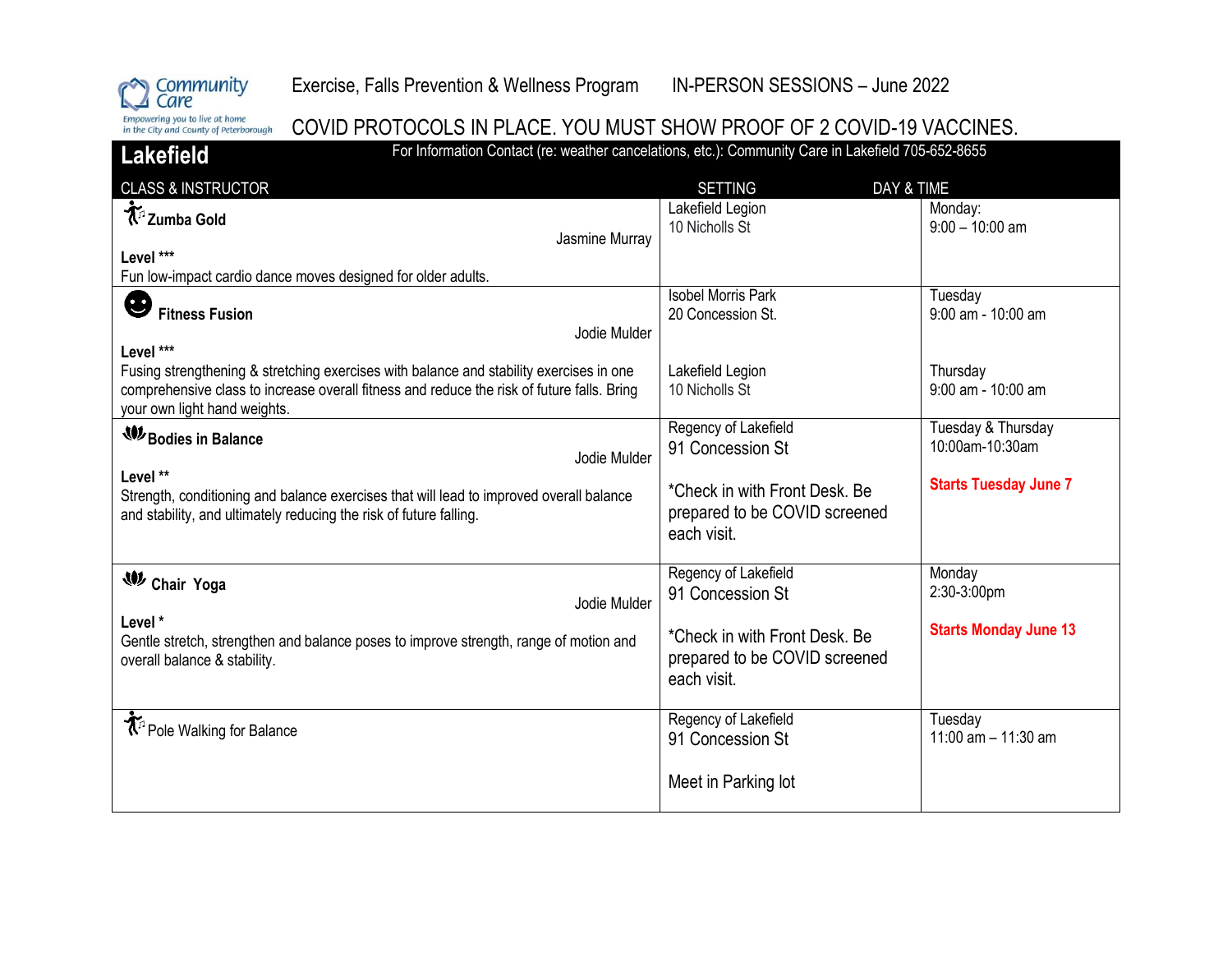

## Exercise, Falls Prevention & Wellness Program IN-PERSON SESSIONS: June 2022 COVID PROTOCOLS IN PLACE. YOU MUST SHOW PROOF OF 2 COVID-19 VACCINES.

| <b>Millbrook</b>                                                                                                                                                              |                | For Information Contact (re: weather cancelations, etc.): Community Care Millbrook: 705-932-2011 |                                 |
|-------------------------------------------------------------------------------------------------------------------------------------------------------------------------------|----------------|--------------------------------------------------------------------------------------------------|---------------------------------|
| <b>CLASS &amp; INSTRUCTOR.</b>                                                                                                                                                |                | <b>SETTING</b>                                                                                   | DAY & TIME                      |
| <b>W</b> Chair Yoga<br>Level *                                                                                                                                                | Jodie Mulder   | St. Thomas Anglican Church Hall<br>16 Centre Street                                              | Wednesday<br>$9:00 - 9:45$ am   |
| Gentle stretch, strengthen and balance poses to improve strength, range of motion and overall<br>balance & stability.                                                         |                |                                                                                                  |                                 |
| ❸<br><b>Bodies in Balance</b>                                                                                                                                                 | Jodie Mulder   | St. Thomas Anglican Church Hall<br>16 Centre Street                                              | Wednesday<br>$10:00 - 10:45$ am |
| Level **/***<br>Strength, conditioning and balance exercises that will lead to improved overall balance and stability,<br>and ultimately reducing the risk of future falling. |                | Also available on Zoom                                                                           |                                 |
| Advanced Cardio & Weights                                                                                                                                                     | Jodie Mulder   | St. Thomas Anglican Church Hall<br>16 Centre Street                                              | Wednesday<br>$11:00 - 11:45$ am |
| Level ****<br>An exercise class designed to improve strength, flexibility, balance, and cardiovascular endurance.<br>Bring your own hand weights.                             |                | Also available on Zoom                                                                           |                                 |
| <b>WMat Yoga</b>                                                                                                                                                              | Jodie Mulder   | St. Thomas Anglican Church Hall<br>16 Centre Street                                              | Wednesday<br>$12:00 - 12:45$ pm |
| Level ***<br>Floor and standing work that focuses on mind-body connection and balance. Bring your own mat.                                                                    |                |                                                                                                  |                                 |
| <b>T</b> <sup>2</sup> Zumba Gold                                                                                                                                              | Jasmine Murray | St. Thomas Anglican Church Hall<br>16 Centre Street                                              | Friday<br>$10:30 - 11:30$ am    |
| Level ***<br>Fun low-impact cardio dance moves designed for older adults.                                                                                                     |                |                                                                                                  |                                 |
| Zumba Gold & Toning Combo                                                                                                                                                     | Jasmine Murray | Millbrook Manor<br>2 Manor Dr                                                                    | Friday<br>11:45 am - 12:45 pm   |
| Level **/***<br>Fun low-impact cardio dance moves designed for older adults combined with resistance training.<br>Bring your own hand weights.                                |                |                                                                                                  |                                 |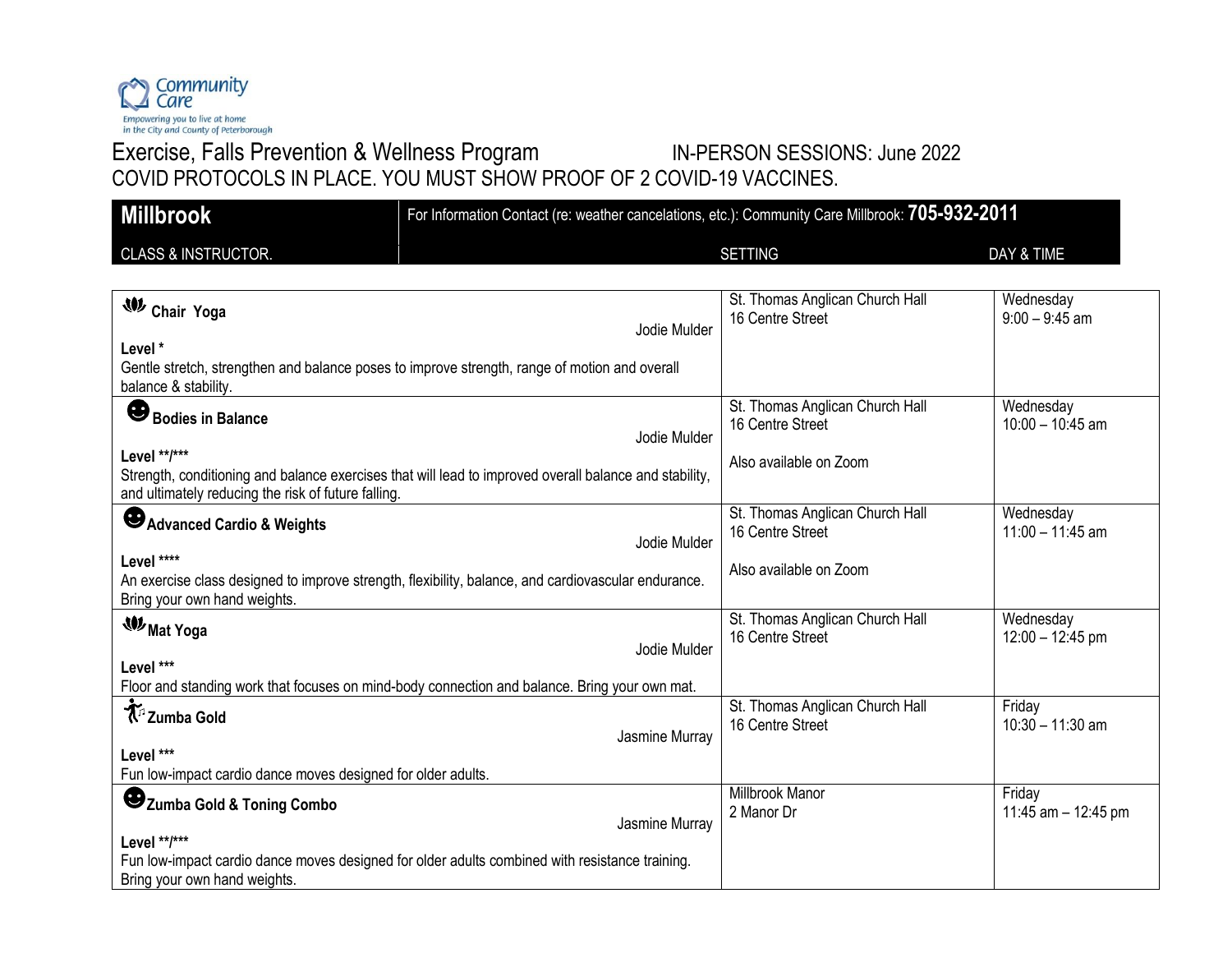

## Exercise, Falls Prevention & Wellness Program **IN-PERSON SESSIONS: June 2022** COVID PROTOCOLS IN PLACE. YOU MUST SHOW PROOF OF 2 COVID-19 VACCINES.

| Peterborough<br><b>CLASS &amp; INSTRUCTOR</b>                                                                                                                                                                                              | <b>SETTING</b> | DAY & TIME                                                                                                  |                                        |
|--------------------------------------------------------------------------------------------------------------------------------------------------------------------------------------------------------------------------------------------|----------------|-------------------------------------------------------------------------------------------------------------|----------------------------------------|
| <b>W</b> Chair Yoga<br>Level*                                                                                                                                                                                                              | Jodie Mulder   | St. John the Evangelist Anglican Church<br>Guild Hall<br>99 Brock Street Peterborough                       | Tuesday & Thursday<br>$1:00 - 1:45$ pm |
| Gentle stretch, strengthen and balance poses to improve strength, range of motion and overall<br>balance & stability.                                                                                                                      |                | Come in the main doors to the church<br>office and follow signs to Guild Hall                               |                                        |
| E<br><b>Bodies in Balance</b><br>Level **/***<br>Strength, conditioning and balance exercises that will lead to improved overall balance and                                                                                               | Jodie Mulder   | YMCA Balsillie Family Branch -<br>123 Aylmer Street South<br>Peterborough, Ontario<br>Phone: (705) 748-9622 | Friday<br>11:30 -12:00 pm              |
| stability, and ultimately reducing the risk of future falling.                                                                                                                                                                             |                | St. John the Evangelist Anglican Church                                                                     | Tuesday & Thursday                     |
| ❸<br><b>Bodies in Balance</b>                                                                                                                                                                                                              | Jodie Mulder   | <b>Guild Hall</b><br>99 Brock Street Peterborough                                                           | $2:00 - 2:30$ pm                       |
| Level **/***<br>Strength, conditioning and balance exercises that will lead to improved overall balance and<br>stability, and ultimately reducing the risk of future falling.                                                              |                | Come in the main doors to the church<br>office and follow signs to Guild Hall                               | Friday<br>$1:00 - 1:30$ pm             |
| ❸<br><b>Bodies in Balance with Equipment</b>                                                                                                                                                                                               | Jodie Mulder   | St. John the Evangelist Anglican Church<br>Guild Hall<br>99 Brock Street Peterborough                       | Friday<br>$1:30 - 2:00$ pm             |
| Level **/***<br>Strength, conditioning and balance exercises that will lead to improved overall balance and<br>stability, and ultimately reducing the risk of future falling. Equipment used to simulate real world<br>balance challenges. |                | Come in the main doors to the church<br>office and follow signs to Guild Hall                               |                                        |